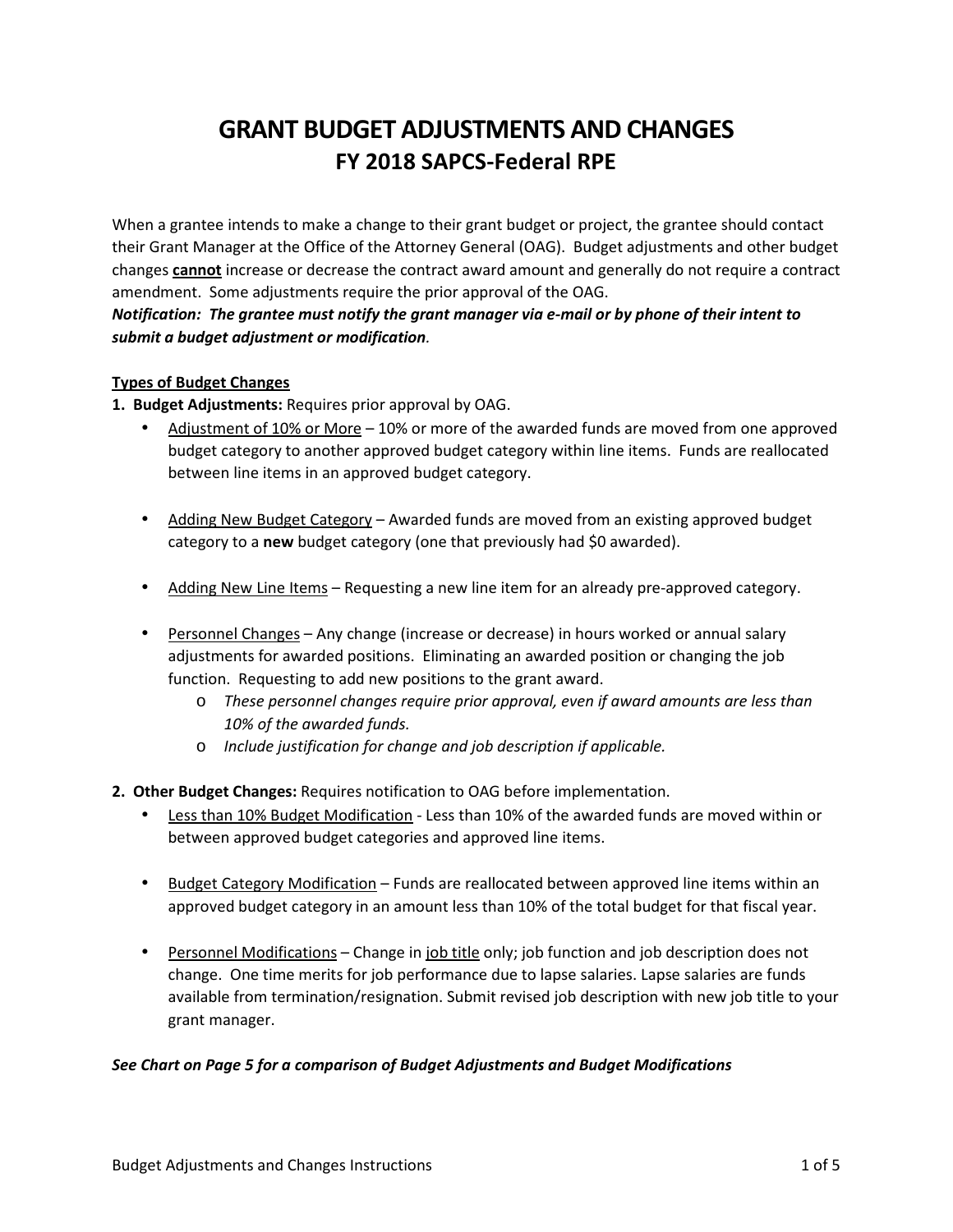### **Procedures**

For Budget Adjustment or Modification Requests:

- Notify your grant manager in writing via hardcopy, e-mail or fax that you plan to submit a budget adjustment and discuss any questions about the changes you plan to request.
- Complete a Grant Budget Adjustment and Changes Request Form.
- Mark up a copy of your current Detailed Budget with proposed changes detailed by line item.
- Save your current Detailed Budget with proposed changes detailed by line item.
- E-mail a copy of the Grant Budget Adjustment and Changes Request Form and the changed Detailed Budget to your grant manager.

*The Authorized Official or designee must sign and date the form.* 

#### **Instructions for Required Forms**  *Detailed Budget:*

- Print a copy of your detail budget. Make all changes by marking out the original text or amount and replacing it with the new proposed changes. If you are changing Personnel costs, make sure there is a corresponding change to hours (Scheduled to Work and Scheduled on this grant) and/or Personnel description and Salary.
- If you are adding a new line item, list it under the appropriate budget category.
- Be sure to also update the justification section for any changes that are made.

**Note:** The total awarded amount **cannot** change without a contract amendment.

#### *Grant Budget Adjustment and Changes Request Form*:

Complete the top section. For Grant Title, click the down arrow button and select grant title from the pull down menu. For Budget Version, enter the change number (for example, if this is the initial change for the beginning of the year, enter "1" in this box, or if this is the 3<sup>rd</sup> change, enter "3"). For Type of Action, click the down arrow button and select Budget Adjustment or Other Budget Changes.

#### *Budget Information***:**

• List the current approved budget amounts from grantee's Detailed Budget in Column 1 - *FY 2018 Current Approved Budget*.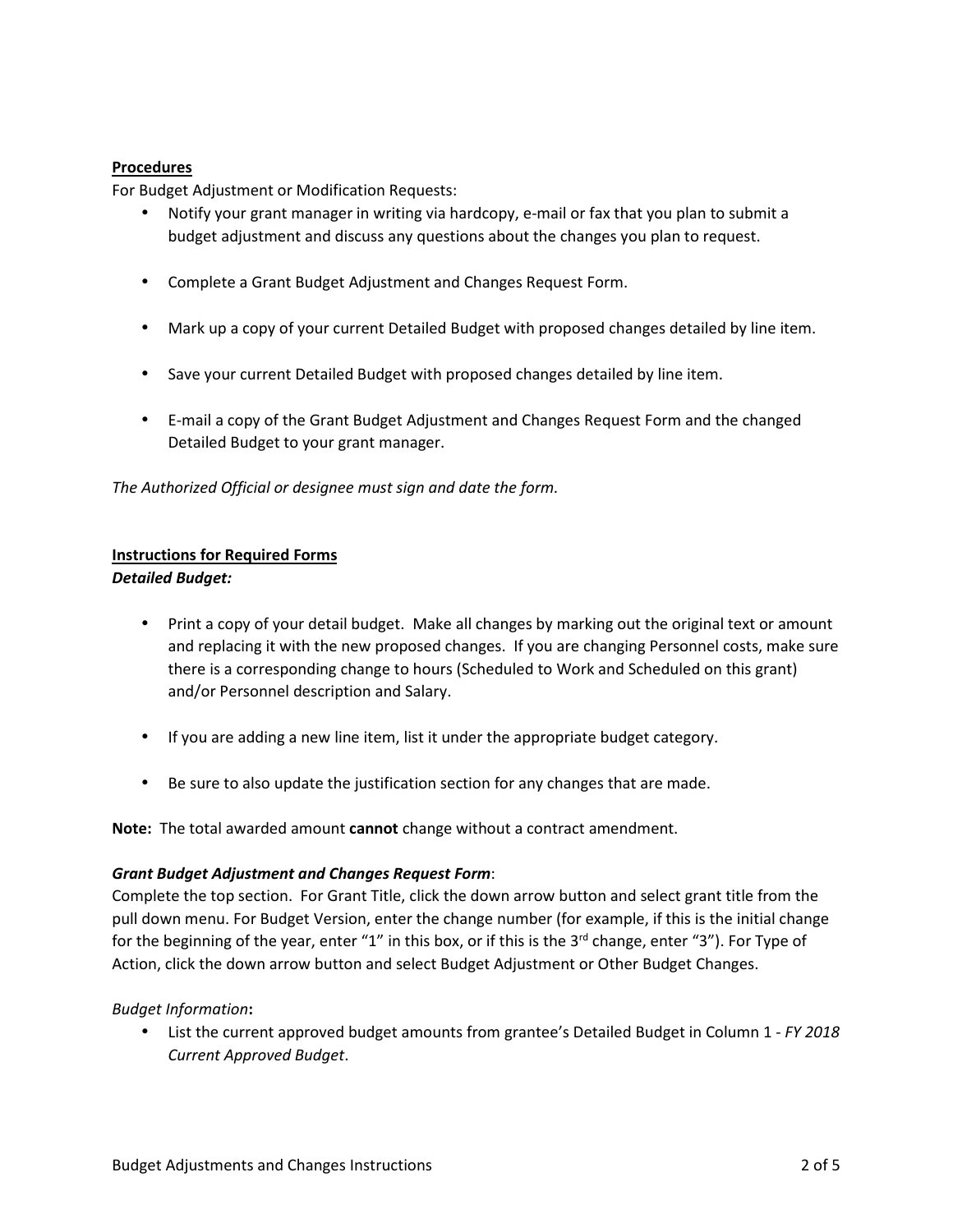- List the requested change in dollars by budget category (indicate whether it is a positive or negative amount) in Column - 2 *Increase or Decrease (+/-)*.
	- o The Total for Column-2 Increase or Decrease (+/-) will be zero if entered correctly.
- Column 3 *FY 2018 Revised Approved Budget* will auto-calculate the proposed new amount for each category.
- The total for each column is auto-calculated in this worksheet.

The awarded totals at the bottom of Column 1 and Column 3 **must be equal.** 

- **Reason for Request:** Provide a short justification for the change in each budget category.
- **Requested By:** The Authorized Official or designee must sign and date the form.

**Note:** The Authorized Official is the individual given the authority to sign all grant adjustment requests, inventory reports, progress reports and financial reports or any other official documents related to the grant on behalf of the grantee.

• **Approved By:** *For OAG use only.*

#### **Review and Approval**

- **Budget Adjustments:** The OAG will review the request and make a determination. If the budget adjustment is approved, a revised Detailed Budget will be sent to the grantee via e-mail, including the budget approval date. The e-mail will also include a revised Combined Reimbursement Request Form. Approved budgets are retroactive to the beginning of the month in which the request was submitted.
- **Other Budget Changes:** The OAG will review the changes planned and contact the organization if any questions or concerns are identified. . If the budget adjustment is approved, a revised Detailed Budget will be sent to the grantee via e-mail, including the budget approval date. The e-mail will also include a revised Combined Reimbursement Request Form. Approved budgets are retroactive to the beginning of the month for which the request was submitted.

**Note:** Submission of incomplete budget adjustments and other budget changes will **not** be processed. (i.e. form not signed by the Authorized Official or designee; missing brief description for requested change, numbers do not add up).

#### **Retention**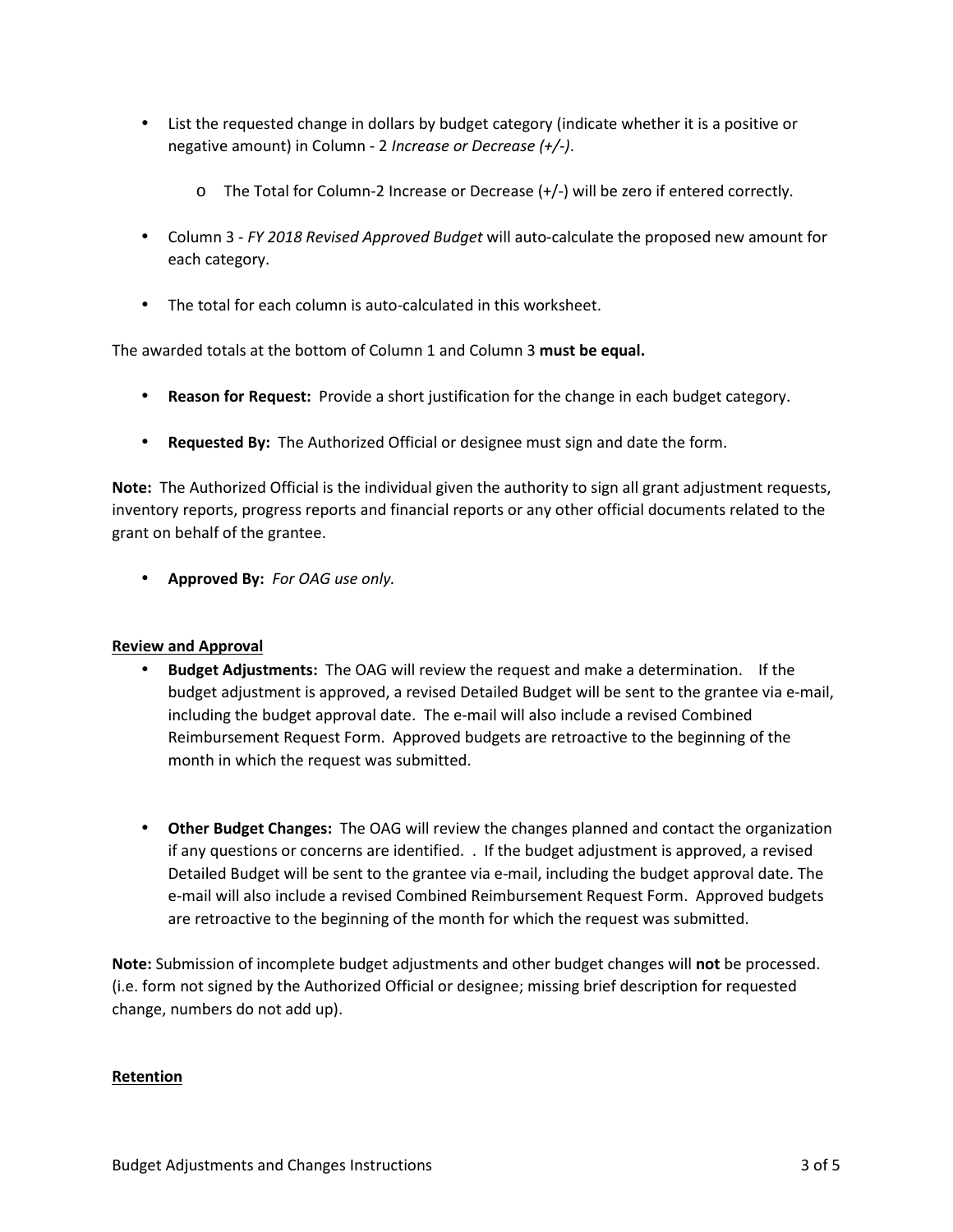Detailed supporting documentation for this form must be kept for seven (7) years or longer in accordance with the OMB Circulars (OMB) and Uniform Grant Management Standards (UGMS). All documents must be available upon request of the OAG or OAG's designee.

## **Corrections/Questions**

If you have any questions, or discover an error after sending in the Grant Budget Adjustment and Changes Request Form, immediately contact your grant manager or the financial specialist, as stated on the invoice.